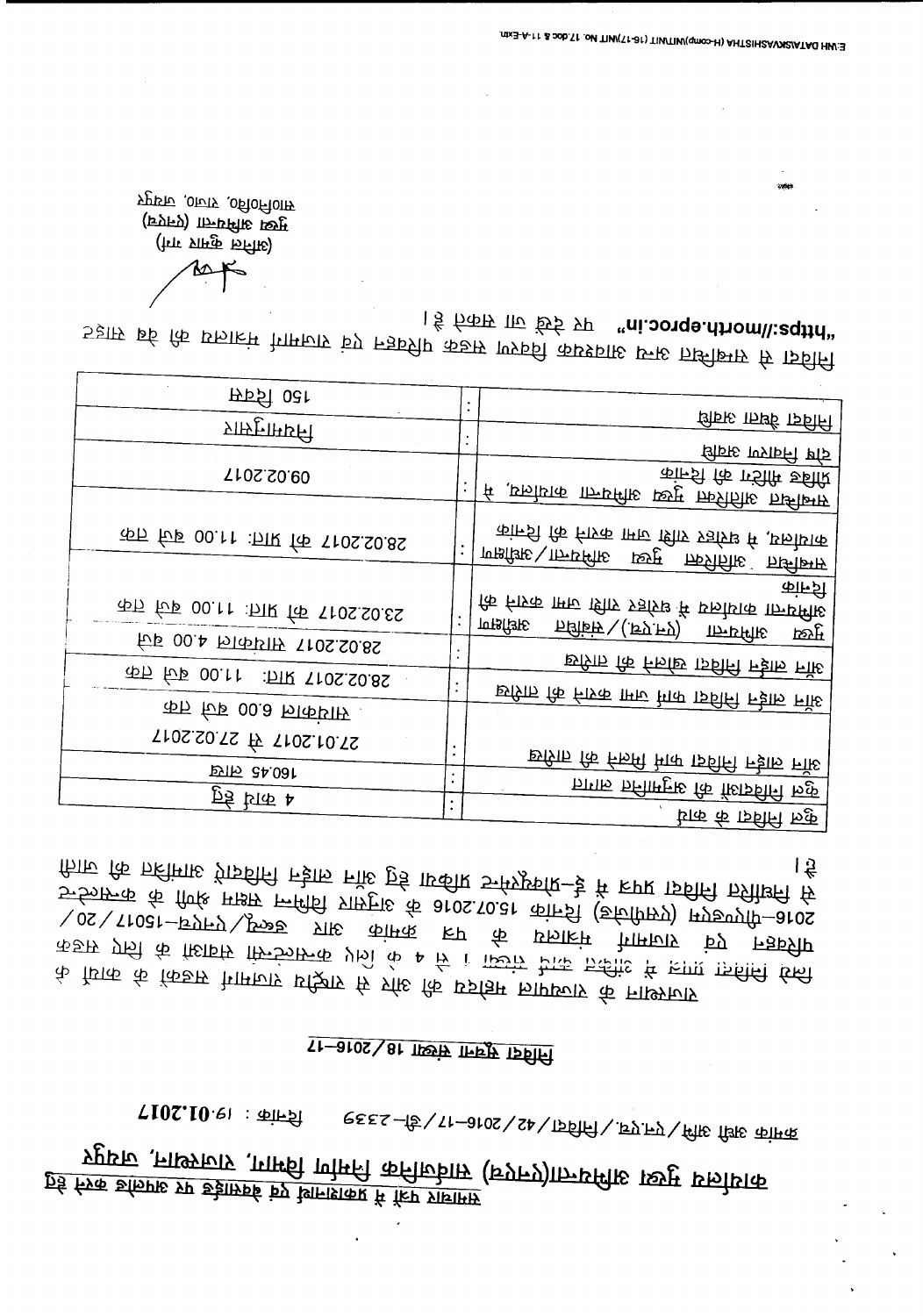# **OFFICE OF THE CHIEF ENGINEER (NH) PWD RAJASTHAN JAIPUR**

No.SE/NH/NIT/42/2016-17/D-23 39 Date *19* 01.2017

*Mis* Times of India Anupum Chamber Tonk Road Near Laxmi Mandir Cinema Hall Jaipur

**M**/s The Hindustan Times B-17 Shiv Circle, Shiv Marg Bani Park, Jaipur.

## Sub :- Publication of NIT No. 18/2016-17.

Sir,

With reference to above, please find enclosed herewith copy of the NIT for publication in News paper in all edition. It is requested to publish *NIT* on or before 26.01.2017. The payment of bill shall be made on DAVP rates.

| $_1$ Name of office        | Chief Engineer (NH) PWD Rajasthan Jaipur |
|----------------------------|------------------------------------------|
| ' NIT No.                  | $\mid$ NIT No. 12/2016-17                |
| Estimated cost of the work | Rs. 160.45 Lacs                          |

The verified copies of bills at the DAVP rates related to publication of NIT may be sent to this office along with copy of newspaper in which NIT published.

Enclosed:- As above

Yours. Faithfully,

. -<br>. . (Anil Kumar Garg)

Chief Engineer (Nil), . PWD. Rajasthan. Jaipur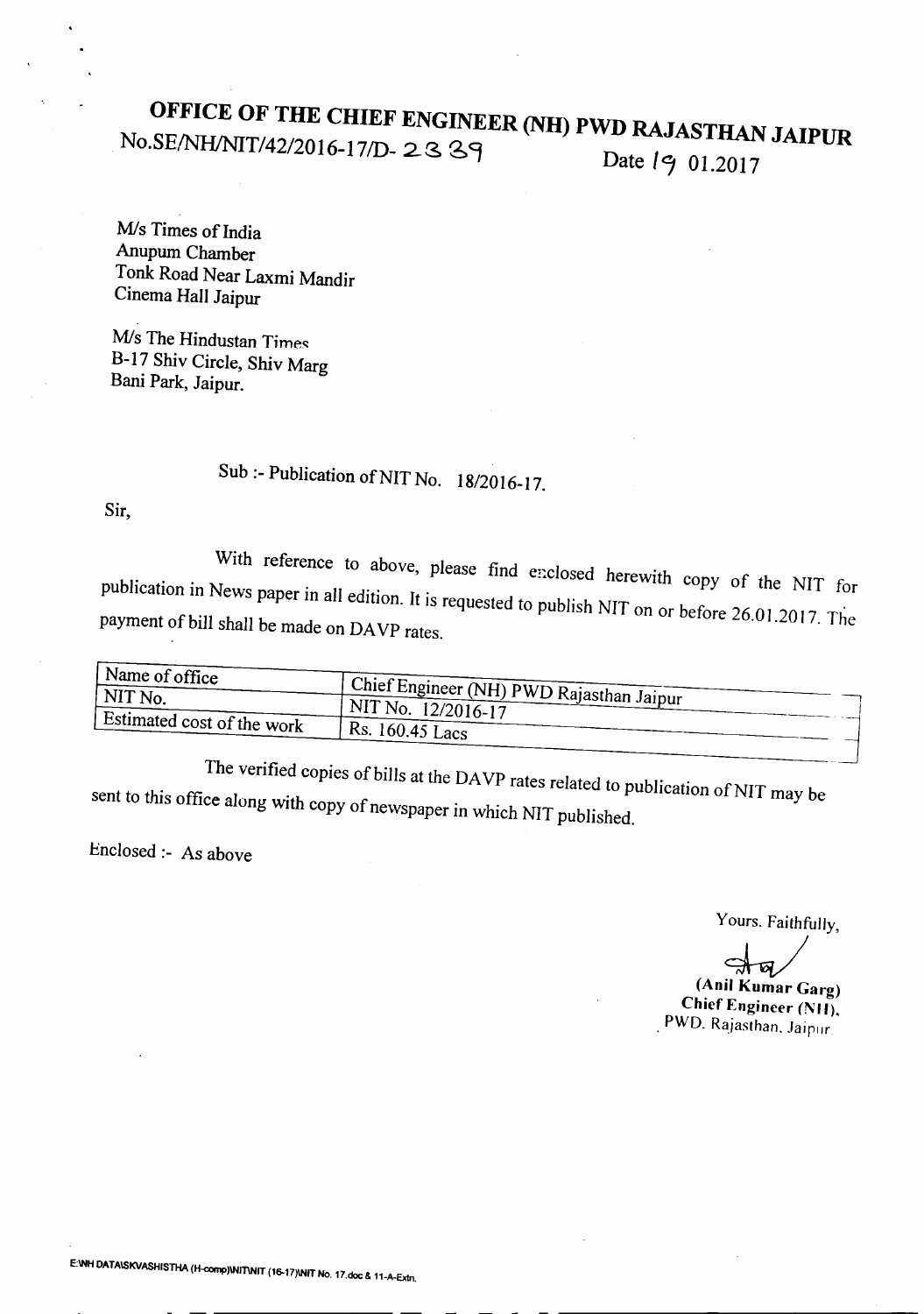## For publication in News papers and *upload* on website OFFICE OF THE CHIEF ENGINEER (NH) PWD RAJASTHAN JAIPUR **No.SE/NH/NIT/42/2016-17/D-2339** Date: 19.01.2017

#### *NIT* No. 18/(2016-17)

The Chief Engineer (NH), PWD, Rajasthan, Jaipur on behalf of Governor of Rajasthan, Invites online bids for consultancy services through e-tendering process from Competent Consultants for work at S. No. 1 to 4 mentioned in tender documents as per Ministry of Road Transport and Highway, GoI, New Delhi letter no. *RWINHJ15017/2012016-P&M* (SPZ) dated 15.07.2016.

| Total number of works in NIT                                          |           |                               |
|-----------------------------------------------------------------------|-----------|-------------------------------|
|                                                                       |           | ٠<br>four Works<br>$\bullet$  |
| Total estimated cost of NIT                                           |           |                               |
|                                                                       |           | ٠<br>160.45 lacs              |
| On line tender downloading date                                       |           |                               |
|                                                                       |           | 27.01.2017 to 27.02.2017<br>٠ |
|                                                                       |           | Upto 6.00 PM                  |
| On line tender Uploading date                                         |           | 28.02.2017 Upto 11.00 AM      |
|                                                                       |           |                               |
| On line tender opening date in the office of                          | $\bullet$ | 28.02.2017 at 4.00 PM         |
| <b>Concerned Additional Chief Engineer/SE</b><br><b>PWD NH Circle</b> |           |                               |
|                                                                       |           |                               |
| Deposit of earnest money in the office of                             | ٠         |                               |
| CE(NH)/ SE(NH)                                                        |           | 23.02.2017 Upto 11.00 AM      |
| Deposit of earnest money in the office of                             | ٠         |                               |
| <b>Concerned Additional Chief Engineer/SE</b>                         |           | 28.02.2017 Upto 11.00 AM      |
| <b>PWD NH Circle</b>                                                  |           |                               |
| Pre-Bid meeting in the office of Concerned                            |           |                               |
| <b>Additional Chief Engineer PWD</b>                                  | $\bullet$ | 09.02.2017                    |
|                                                                       |           |                               |
| Defect liability period as per rules                                  | $\bullet$ | As per Rule                   |
| <b>Bid validity</b>                                                   | $\bullet$ |                               |
| nde e                                                                 | $\bullet$ | 150 Days                      |

 $T_{\text{max}}$  complete details related to NIT may be seen/visit on Ministry of Road Transport & Highways website *https:llmorth.eproc.in.*

(Anil Kumar Garg) Chief Engineer (NH), PWD, Rajasthan, Jaipur.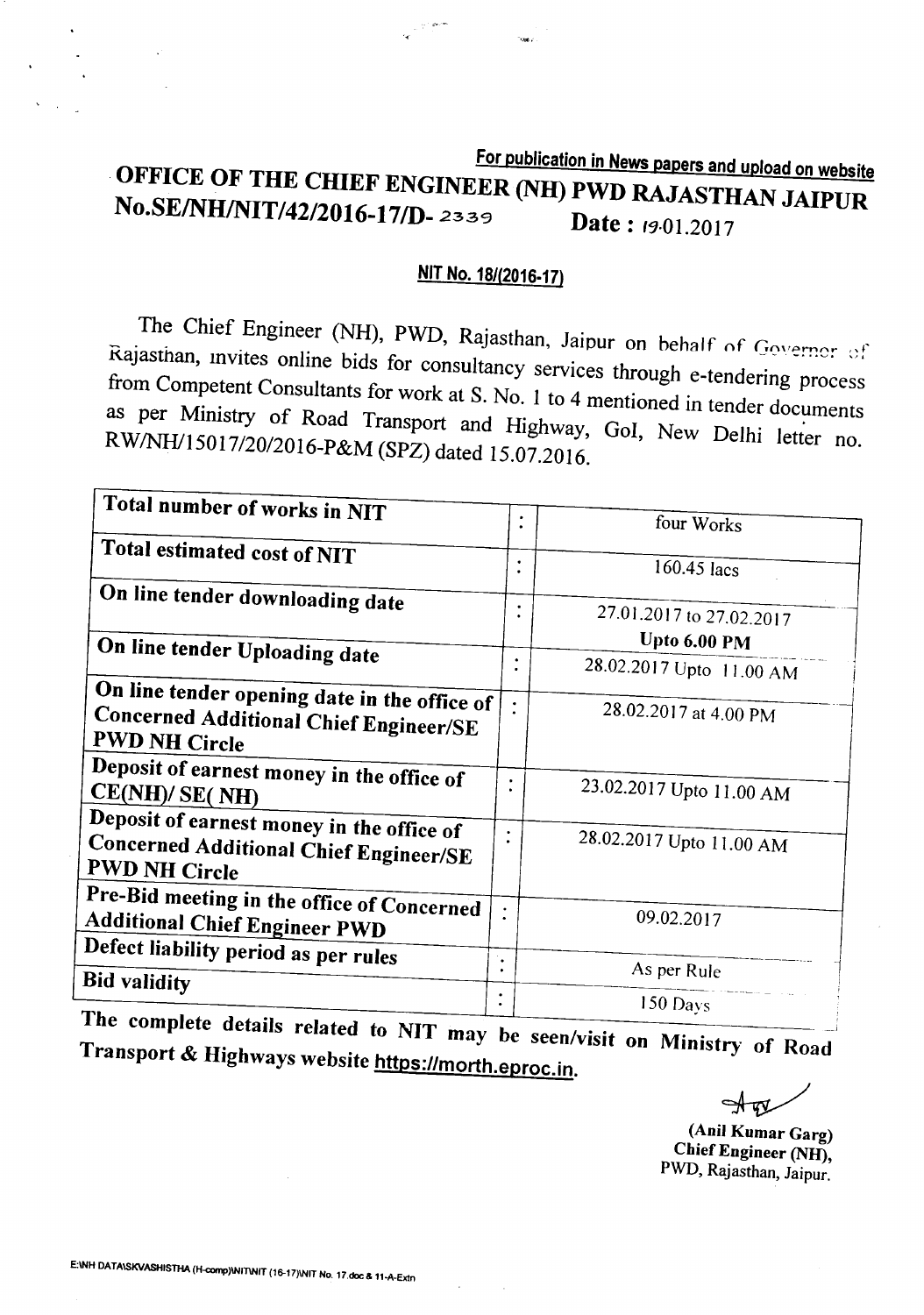अपलोड करने हेतु

### ~'\ij'MA **lji(ij)Ji(** राष्ट्रीय उच्च मार्ग परियोजना ...<br>राष्ट्रस्तरीय निविदा सूचना

## विड संख्या-18/2016-17/डी-2339

 $F$ 

## दिनांक:  $.901.2017$

## <u>निविदा सूचना संख्या 18/2016-17</u>

<sup>~</sup> <i> ~IGqql('f *'l")'lli* <tT 3iR <f '<1~1I ""''1111 "'NjT <i> 'I>TIit <i> fc:ril निविदा प्रपत्र में अंकित कार्य संख्या 1 से 4 के लिए कन्सल्टेन्सी सेवाओं के लिए सड़क परिवहन<br>एवं राजमार्ग मंत्रालय के पत्र क्रमांक आर डब्ल्यू / एनएच–15017 / 20 / 2016–पीएण्डएम<br>(एसपीजेड) दिनांक 15.07.2016 के अनु sa राजनारा मंत्रालय के पत्र क्रमांक आर डब्ल्यू /एनएच-15017 /20 / 2016-पीएण्डएम<br>(एसपीजेड) दिनांक 15.07.2016 के अनुसार विभिन्न सक्षम श्रेणी के कन्सल्टेच्ट से रिपर्टिज PIfil'l <sup>f</sup> WI?! if <sup>~</sup> II)ifI!~i'j"CII Fil> <rr <sup>~</sup> aiR i'f\$f PIfil'l I~ 311>i8l{f <tT \iffil) *t* <sup>I</sup>

|                | न्तिः<br>स   | पगय का नाम                      | कार्य की<br>अनुमानित | न्धरोहर<br>राशि         | निविदा शुल्क     |         |                  | कार्य पूर्ण डिमाण्ड ड्राफ्ट के पक्ष में सिम्बन्धित रा.रा. |           |               |                           |  |
|----------------|--------------|---------------------------------|----------------------|-------------------------|------------------|---------|------------------|-----------------------------------------------------------|-----------|---------------|---------------------------|--|
|                |              |                                 | लागत                 |                         |                  |         | करने की          |                                                           |           | मार्ग खण्ड का | निविदा प्राप्ति           |  |
|                |              |                                 | लाखों में            | लाखों<br>में            |                  |         | अवधि             |                                                           |           | नाम           | कार्यालय का नाम           |  |
|                | $\mathbf{1}$ | $\overline{2}$                  |                      |                         |                  |         |                  |                                                           |           |               |                           |  |
|                | $\mathbf{1}$ | (1) राष्ट्रीय राजमार्ग          | $\mathbf{3}$         | $\overline{\mathbf{4}}$ | 5                |         | $\boldsymbol{6}$ | $\overline{7}$                                            |           |               |                           |  |
|                |              | संख्या                          | 50.58                | $*1.01$                 | स्टेशनरी         |         | 6 माह            | एण्ड                                                      |           | 8             | 9                         |  |
|                |              | 11(फतेहपुर–झुंझुनू–चि           |                      |                         | चार्जेज रू       |         |                  | अकाउण्ट्स<br>.<br>ओफिसर,                                  |           | जयपुर         | अतिरिक्त <sub>ा</sub> ख्य |  |
|                |              | रावा-सिंघाना-नारनौल             |                      |                         | 1000+            |         |                  | सडक<br>परिवहन<br>एवं                                      | एव        |               | अभियन्ता सानिवि,          |  |
|                |              | – रेवाडी) के किमी               |                      |                         | निविदा           |         |                  | राजमार्ग<br>मित्रालय नई दिल्ली                            |           |               | सम्भाग- जन्मुर प्रथम      |  |
|                |              | 50/0 से 80/0                    |                      |                         | शुल्क            |         |                  | नई दिल्ली<br>राशि                                         | एट<br>रू. |               |                           |  |
|                |              | झुंझुनू से चिरावा               |                      |                         | $1000+$          |         |                  | ∤2300 ⁄ –   एवं   राशि                                    | ্ক        |               |                           |  |
|                |              | अनुभाग के रोड सेफ्टी            |                      |                         | 15% ਕੇਟ          |         |                  | 1295/-<br>मैसर्स<br>सी1                                   |           |               |                           |  |
|                |              | ऑडिड का कार्य                   |                      |                         |                  |         |                  | <sup>ह्रणि</sup> डया प्रा. लि. नई दिल्ली                  |           |               |                           |  |
|                |              | (।।) राष्ट्रीय राजमार्ग         |                      |                         |                  |         |                  | ई–पेमेन्ट द्वारा ।                                        |           |               |                           |  |
|                |              | संख्या 248                      |                      |                         |                  |         |                  |                                                           |           |               |                           |  |
|                |              | आमेर-कुण्डा से                  |                      |                         |                  |         |                  |                                                           |           |               |                           |  |
|                |              | चन्दवाजी के किमी.               |                      |                         |                  |         |                  |                                                           |           |               |                           |  |
|                |              | $0/0$ से 28/0 रोड               |                      |                         |                  |         |                  |                                                           |           |               |                           |  |
|                |              | सेफ्टी ऑडिड का कार्य            |                      |                         |                  |         |                  |                                                           |           |               |                           |  |
| $\overline{c}$ |              | (1) राष्ट्रीय राजमार्ग          | 27.90                | $*0.56$                 | स्टेशनरी         |         |                  |                                                           |           |               |                           |  |
|                |              | संख्या 448<br>अजमेर-नसीराबाद के |                      |                         | चार्जेज रू.      | 6 माह   | À.               | एण्ड<br>अकाउण्ट्स                                         |           | उदयपुर        |                           |  |
|                |              | किमी. 0/0 से 14/0               |                      |                         | $1000+$          |         |                  | .<br>अोफिसर,<br>सडक<br>एव                                 |           |               | अतिरिक्त मुख्य            |  |
|                |              | रोड सेफ्टी ऑडिड का              |                      |                         | निविदा           |         |                  | परिवहन<br>एवं<br>राजमार्ग                                 |           |               | अभियन्ता सानिवि,          |  |
|                |              | कार्य                           |                      |                         |                  |         |                  | मंत्रालय नई दिल्ली एट                                     |           |               | सम्भाग-उदयपुर             |  |
|                |              | (।) राष्ट्रीय राजमार्ग          |                      |                         | शुल्क<br>$1000+$ |         |                  | नई दिल्ली<br>राशि<br>$\overline{m}$                       |           |               |                           |  |
|                |              | संख्या 162ए                     |                      |                         | 15% ਕੇਟ          |         |                  | 2300 ⁄ – एवं राशि<br>रू<br>$1295 / -$<br>मैसर्स           |           |               |                           |  |
|                |              | मावली-खाण्डेल वाया              |                      |                         |                  |         |                  | सी1<br>इण्डिया प्रा. लि. नई दिल्ली                        |           |               |                           |  |
|                |              | रेलमगरा एवं फतेहनगर             |                      |                         |                  |         |                  | ई–पेमेन्ट द्वारा ।                                        |           |               |                           |  |
|                |              | के किमी. 32/500 से              |                      |                         |                  |         |                  |                                                           |           |               |                           |  |
|                |              | 50/500 रोड सेफ्टी               |                      |                         |                  |         |                  |                                                           |           |               |                           |  |
|                |              | ऑडिड का कार्य                   |                      |                         |                  |         |                  |                                                           |           |               |                           |  |
| 3              |              | राष्ट्रीय राजमार्ग संख्या       | 43.60                |                         |                  |         |                  |                                                           |           |               |                           |  |
|                |              | 752 बांरा-अकलेरा                |                      | $*0.87$                 | स्टेशनरी         | $6$ माह | Þ,               | एण्ड<br>अकाउण्ट्स                                         |           |               |                           |  |
|                |              | (भाग प्रथम) के किमी.            |                      |                         | चार्जेज रू.      |         | आ़ेफिसर,         | राडक<br>एव                                                | कोटा      |               | अतिरिक्त मुख्य            |  |
|                |              | $0/0$ से 50/0 के                |                      |                         | 1000+            |         | परिवहन           | एवं<br>राजमार्ग                                           |           |               | अभियन्ता सानिवि,          |  |
|                |              | रोड सेफ्टी ऑडिड का              |                      |                         | निविदा           |         |                  | मंत्रालय नई दिल्ली ए <del>ट</del>                         |           |               | सम्भाग–कोटा               |  |
|                | कार्य        |                                 |                      |                         | शुल्क            |         |                  | नई दिल्ली<br>राशि<br>ক.                                   |           |               |                           |  |
|                |              |                                 |                      |                         | $1000+$          |         |                  | 2300⁄– एवं राशि<br>रू.                                    |           |               |                           |  |
|                |              |                                 |                      |                         | 15% ਕੇਟ          |         | $1295/ -$        | मैसर्स<br>सी1                                             |           |               |                           |  |
|                |              |                                 |                      |                         |                  |         |                  | हरिडया प्रा. लि. नई दिल्ली                                |           |               |                           |  |
|                |              |                                 |                      |                         |                  |         |                  | ई–पेमेन्ट द्वारा ।                                        |           |               |                           |  |

E:INH DATAISKVASHISTHA (H-comp)INITINIT (16-17)INIT No. 17.doc & 11-A-Extn.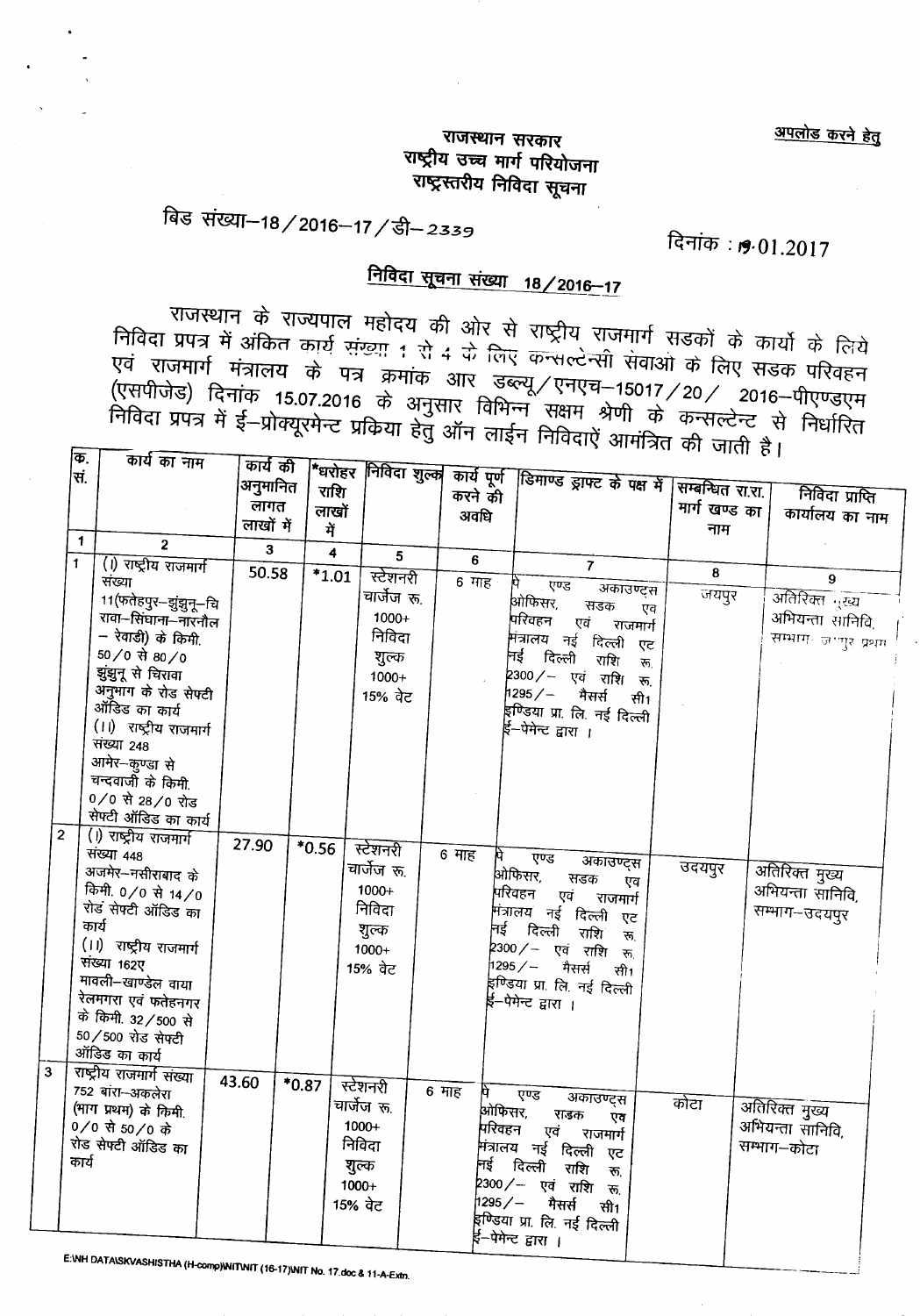| 4 | 횗<br>0/0日4/0子<br>गेड सेपटी ऑडिड का<br>राष्ट्रीय राजमार्ग संख्या<br>752 बारा-अकलेरा<br>(गग द्वितेय) के किमी.                                                                                                                                                                                                                                                                                                                                                                                                                                                                                                                                                        | 38.37 | 1 22 0* | नाजेज रू<br>15% 元<br>स्टेशनरी<br>$+0001$<br>निविद्य<br>10001<br>रेजु<br>जी | თ<br>븳 | इण्डिया प्रा. ति. नदुं दिल्ली<br>2300/- एवं <del>शा</del> ी<br>$-295/$<br>Ҹ<br>show.<br>मेत्रालय नहे<br>≖<br>मियहन<br>दिल्ली<br><u>ଧ୍ୟ</u><br>খ্ | मैसर्स<br>सड़क<br><sup>ाव</sup> राजमार्ग<br>दिल्ली एट<br>रोही<br>अकाउण्ट्स<br><sub>ନୀ</sub><br>31<br>য়ৃ<br>3l | प्रै | सम्माग-काटा<br>अभियन्ता सानिति<br>अतिरिक्त मुख्य<br>अतिरिक्त मुख्य |
|---|--------------------------------------------------------------------------------------------------------------------------------------------------------------------------------------------------------------------------------------------------------------------------------------------------------------------------------------------------------------------------------------------------------------------------------------------------------------------------------------------------------------------------------------------------------------------------------------------------------------------------------------------------------------------|-------|---------|----------------------------------------------------------------------------|--------|--------------------------------------------------------------------------------------------------------------------------------------------------|----------------------------------------------------------------------------------------------------------------|------|--------------------------------------------------------------------|
|   | *सा.नि.विभाग में पंजीकृत संवेदकों द्वारा 2 प्रतिशत की बजाय 1/2 प्रतिशत धरोहर राशि जमा करायी जा सकेगी।                                                                                                                                                                                                                                                                                                                                                                                                                                                                                                                                                              |       |         |                                                                            |        | इं-फेर्न्ट द्वारा ।                                                                                                                              |                                                                                                                |      |                                                                    |
|   | $\overline{30} - \overline{31414}$                                                                                                                                                                                                                                                                                                                                                                                                                                                                                                                                                                                                                                 |       |         |                                                                            |        |                                                                                                                                                  |                                                                                                                |      |                                                                    |
|   | <u>(ब) – बिडींग डाकुमेन्ट</u><br>2. निविदा देने की शर्ते एवं अन्य विवरण किसी भी कार्य दिवस को कार्यालय समय में सम्बन्धित कार्यालय में देखे जा सकते हैं।<br>'। राजस्थान राज्यात दिता विनान (व्ययनात) के अनुसारण में रू. 1.50 करोड से 5.00 करोड की लागत के सडक कार्यों के लिये<br>है। आर.पी.डब्ल्यू.ए.–100 की समस्त शर्त मान्य होगी।<br>किसी निविदा को स्वीकार करने  एवं बिना कारण बताये निरस्त करने के समस्त अधिकार सक्षम  अधिकारी के पास मुरक्षित<br>बिड पद्वति अपनाई जावेगी जबकि रू. 1.50 करोड से कम लागत के कार्यों के लिये सिर्फ विल्तीय बिड होगी।<br>पीटेशियलएसेसमेन्ट पद्धति अपनाई जावेगी। रू. 5.00 करोड से अधिक लागत के सडक कार्यो के लिए तकनीकी एवं वित्तीय |       |         |                                                                            |        |                                                                                                                                                  |                                                                                                                |      |                                                                    |
|   | । নিবিল प्रपत्र को इन्टरनेट साइट "https://morth.eproc.in"<br>2017 को सांय 6.00 बजे तक डाउनलोड (download) कर सकते है।                                                                                                                                                                                                                                                                                                                                                                                                                                                                                                                                               |       |         |                                                                            |        |                                                                                                                                                  |                                                                                                                |      | से दिनांक 27.01.2017 को प्रात: 10 बजे से दिनांक 27.02              |
|   | 2 (अ) निविदा प्रपत्र इलेक्ट्रोनिक फॉरमेट में बेव साइट <b>"https://morth.eproc.in"</b> पर निम्नानुसार दिनांक 2 <sub>8 /2.</sub><br>। रीपंगल<br>यदि किसी कारणवश उस दिन अवकाश रहता है तो अगले दिन उसी समय<br>उनके प्रतिनिधियों के समक्ष दिनांक 28.02.2017 को सांय 04.00 बजे खोली जायेगी।<br>"https://morth.eproc.in" पर, संबंधित अतिरिक्त मुख्य अभियन्ता कार्यालय में उपस्थित निविदादाताओं या<br>2017 को प्रातः 11.00 बजे तक जमा कराये जा सकते  हैं एवं प्राप्त निविदायें, इलेक्ट्रोनिक फॉरमेट में बेव साइट                                                                                                                                                           |       |         |                                                                            |        |                                                                                                                                                  |                                                                                                                |      | व उसी स्थान पर निविदाये खोती                                       |
|   | अनुसार विभिन्न मुद्दवीं एवं प्रश्नों के उत्तर दिये जावेंगे। साथ <del>श</del> े क् <del>रेन्नजन्त्र का ९</del><br>उसी समय व उसी स्थान पर प्री–बिड मिटिंग आयोजित की जावेगी। जिसमें निविदा की धारा 9.2 के अन्तर्गत दर्शाये<br>09.02.2017 को प्रात: 11.00 बजे किया जायेगा। यदि किसी कारणवश उस दिन अवकाश रहता है तो अगले कार्य दिवस<br>(स) प्रीविड मिटिंग का आयोजन संबंधित अतिरिक्त मुख्य अभियन्ता सार्वजनिक निर्माण विभाग के कार्यालय में दिनांक<br>(व) निविदा की समस्त प्रकिया ऑन लाइन होगी ।                                                                                                                                                                         |       |         |                                                                            |        |                                                                                                                                                  |                                                                                                                |      |                                                                    |

(द)तकनीकी निविदा में अंगुसार विमिन्न मुद्ददो एवं प्रश्न्मों के उत्तर दिये जावेंगे। साथ ही बेवसाईट पर भी अपनी क्वेरिज दि. 09.02.2017 को प्रात:<br>11.00 बजे तक भेज सकते है।<br>11.00 बजे तक भेज सकते है।

"https://morth.eproc.in सफल निविदाताओं के वित्तीय निविदा प्रपत्र इलेक्ट्रोनिक फारमेट में बेवसाईट

पर संबंधित अतिरिक्त मुख्य अभियन्ता कार्यालय में खोली जायेगी। जिसके !<sub>ोरा्</sub>

समय एवं दिनांक सफल निविदा दाताओं को संबंधित अतिरिक्त मुख्य अभियन्ता द्वारा सूचित कर दिया जाएगा।<br>समय एवं दिनांक सफल निविदा दाताओं को संबंधित अतिरिक्त मुख्य अभियन्ता द्वारा सूचित कर दिया जाएगा।

শিবিল प्रपत्र को वेबसाईट "https://morth.eproc.in"

नियम, शर्तें एवं अन्य विवरण वर्णित है। लिए योग्यता सूचना तथा निविदाकर्ता की पात्रता, प्लान, स्पेसिफिकेशन, ड्राइंग विभिन्न कार्यों की मात्रा एवं दरों का विवरण,

 $\blacktriangle$ 

में निविदा खोलने की तिथि तक जमा कराना आवश्यक है।

पर देखा जा सकता है। निविदा प्रपत्र में निविदाकर्ता के

 $\boldsymbol{\omega}$ 

E:NH DATAISKVASHISTHA (H-comp)NITNIT (16-17)NIT No. 17.doc & 11-A-Extr

दशर्डि गई किसी भी विधि से मान्य होगी एवं इसकी वैदाता निविदा स्वीकृति की वैदाता तिथि से पैतालीस (45) दिन अधिक अभियन्ता सानि.वि. रा.रा.मार्ग खण्ड में निविदा खोलने की तिथि तक जमा कराना आवश्यक है। धरोहर शश्चि निविदा प्रपत्र मे

निविदा प्रपत्र के साथ निविदा खोलने की तिशि तक उपरोक्त सारणी के कॉलम संख्या 4 में दर्शायी गयी धरोहर राशि कार्य संख्या एक से छ के लिये निविदा **शुल्क डिमाण्ड ड्राफ्ट के रूप में कॉलम** संख्या 8 में वर्णित सम्बन्धित कार्यालय अधिशापी<br>~~

र्डुल्क डिमाण्ड ड्राफ्ट के रूप में कॉलम संख्या 8 में वर्णित सम्बन्धित कार्यालय अधिशाषी अभियन्ता सा.नि.वि. रा.रा.मार्ग खण्ड निविदादाता इन प्रपत्रों को डाउनलोड download कर सकते है। निविदादाता द्वारा निविदा एक से छ के लिये निविदा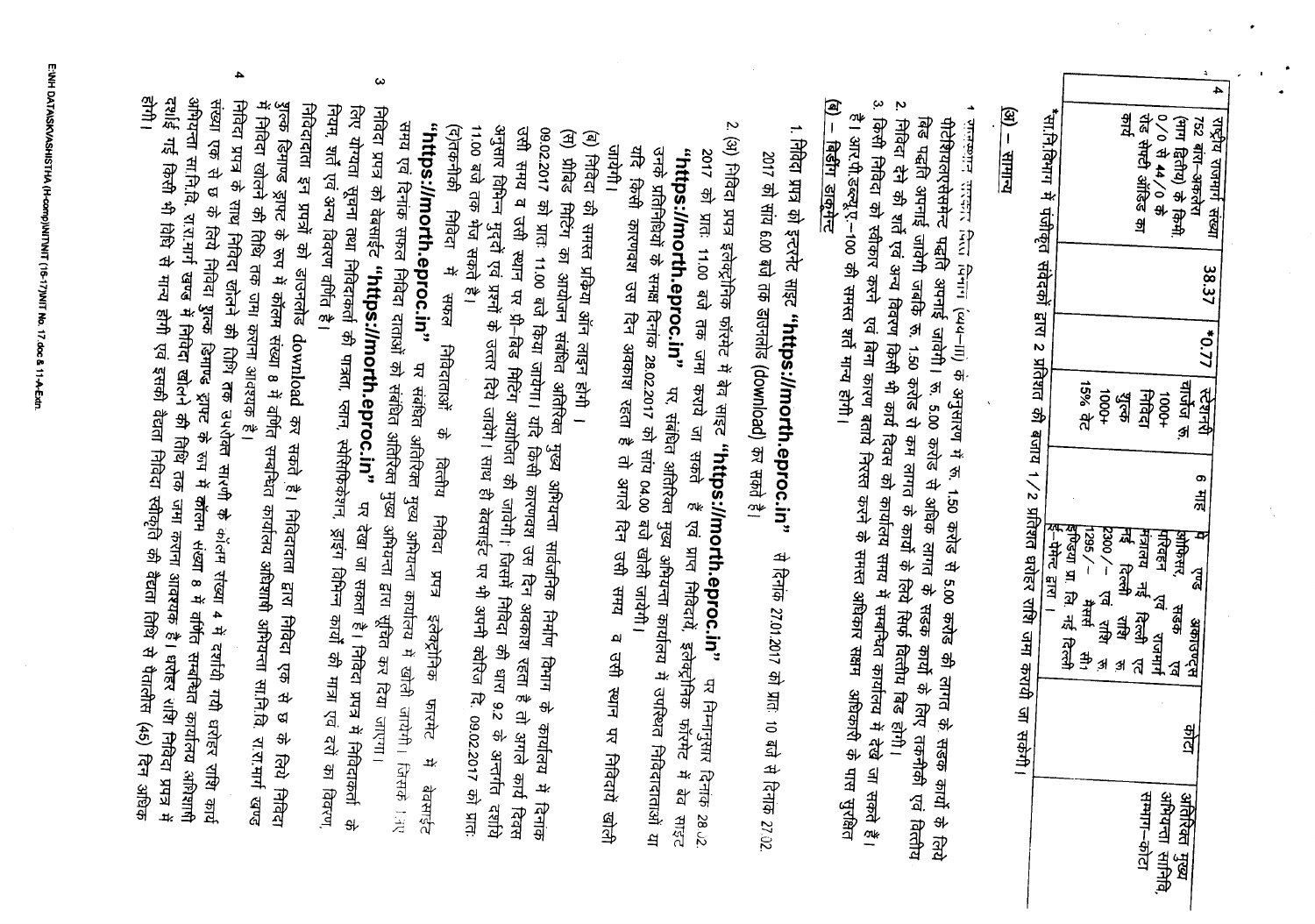E.NH DATAISKVASHISTHA (H-comp)NITNIT (16-17)NIT No. 17.doc & 11-A-Exh

मुख्य अभियन्ता (एनएच) (अनिल कुमार गर्न) AAK

ए०सी०पी०, कार्यालय मुख्य अभियंता, सा0नि0विभाग,राज0,जयपुर को निविदा अपलोड करने हेतु।

- φ.
	-
- ്
- $\mathbf{N}$ अधिशाषी अभियंता, साठनिठविठ, रा.रा.मार्ग खण्ड ...................................(समस्त संबंधित)।<br>अध्यक्ष, जयपुर बिल्डर्स एसोसिएशन, सार्वजनिक निर्माण विभाग परिसर, जयपुर।
- अधीक्षण अभियन्ता (रा.रा.) ⁄ सी.ए.ओ. (रा.रा.) / प्रशासनिक अधिकारी (वक्सी) / मुख्य अभियंता कार्यालय, राजस्थान जयपुर।
- - ္မာ अधीक्षण अभियंता, सा0नि0वि0, रा.रा.मार्ग वृत जयपुर ⁄ जोधपुर / बीकानेर / कोटा।
		- अतिरिक्त मुख्य अभियन्ता, सा0नि0वि, जोन–ा, जयपुर–ा, ⁄ अजमेर ⁄ जदयपुर ⁄ जोधपुर ⁄ कोटा ⁄ बीकानेर ⁄ भरतपुर।
		-
		-
		-
		-
		-
		- $\mathfrak{S}$
		-
		-
		-
		-
		-
		-
		-
		-
		-
		-
		-
		-
		-
		-
		-
		-
		-
		-
		-
		-
		-
		-
		-
		-
		-
		-
		- $\blacktriangle$
		-
		- $\omega$ मुख्य अभियंता, सा0नि0विभाग,राज0,जयपुर / मुख्य अभियंता(भवन),मुख्य अभियंता(पी.एम.जी.एस.वाई.), मुख्य अभियंता(एस.
			- शासन सचिव सा0नि0वि0, राज0,जयपुर । प्रमुख शासन सचिव सा0नि0वि0, राज0,जयपुर। प्रतिलिपि निम्न को सूचनार्थ एवं आवश्यक कार्यवाही हेतु प्रेषित हैं :-अधी अमि / एन.एच. / निविदा / 42 / 2016-17 / डी- 2339 दिनांक 19.01.017

क्रमाकः–

 $\mathbf{N}$ 

 $\rightarrow$ 

सा0नि0वि0, राज0, जयपुर

मुख्य अभियन्ता (एनएच) (अनिल कुमार गर्ग) 

अन्य विवरण निविदा प्रपत्रों में उपलब्ध हैं। निविदा सूचना इटरनेट साइट "https://morth.eproc.in" पर उपलब्ध है <sub>।</sub> एवं पंजीकरण की अवधि समाप्त नहीं हुई हो तो फर्म/संयुक्त उपकम को नया पंजीकरण कराने की आवश्यकता

(द) यदि फर्म ⁄ संयुक्त उपकम मौर्थ के ई–टेण्डर पोर्टल <mark>https://morth.eproc.in</mark> पर पहले से ही पंजीकृत हो

(स) विड डोक्यूमेन्ट के सम्बन्ध में संशोधन ⁄ स्पष्टीकरण मौर्थ के ई–टेण्डर पोर्टल **https://morth.eproc.in** पर

(व) रजिस्ट्रेशन मान्य होने के अवधि के दौरान ही बिड जमा कराना चाहिये।

(अं) बिड जमा कराने के दिनांक से कम से कम एक महीने तक रजिस्ट्रेशन मान्य होना चाहिये।

 $\sim$   $\sigma$ 

निम्नलिखित बातें ध्यान देने योग्य है.–

 $\mathbf{a}$ 

द ई-टेण्डरिंग में माग लेने वाले सभी निविदाता को प्रार्थना पत्र प्रोसेसिंग फीस के लिए आमंत्रित कार्यो की सूची के

**"https://morth.nic.in"** दिनांक 27.01.2017 को प्रातः 10 बजे से दिनांक 27.02.2017 को सांय 6.00 बजे तक निःशुल्क

सी–1 इण्डिया प्राईवेट लि. नई दिल्ली के नाम केडिट कार्ड /डीबेट कार्ड (मास्टर कार्ड व विजा कार्ड मात्र) से रजिस्टर करवाना होगा। जिसका यूजर आई.डी. एवं पासवर्ड का वार्षिक शुल्क रू. 2247/- (सभी कर सहित) मैसर्स ई–टेण्डरिंग में भाग लेने वाले निविदाओं को अपनी फर्म का रुजिस्ट्रेशन "https://morth.eproc.in"

<sup>ई—मु</sup>गतान किया जा सकेगा। जिसकी वैधता अवधि रजिस्टेशन ऑन लाईन करने से एक वर्ष होगी।<br><sup>5—टेण्डर की सभी पूर्ण निविदायें सडक परिवहन एवं राजमार्ग मंत्रालय</sup>

कॉलम नं. 7 के अनुसार मैसर्स सी–1 इण्डिया प्राईवेट त्रि. के पक्ष मे ई–भुगतान कराना होगा।

ई<sup>–</sup>टेण्डर निविदायें सडक परिवहन एवं राजमार्ग मंत्रालय की बेवसाईड "https://morth.eproc.in" पर

दिनांक 27.01.2017 को प्रात: 10 बजे से दिनांक 27.02.2017 को सांय 6.00 बजे तक नि:शुल्क देखी जा सकती हैं।

स. ई–टेण्डर

देखी जा सकती हैं।

 $\mathbf{e}_i$ 

 $^{\prime\prime}$ http://www.ccagov. in" ਯੁ $\approx$  ਵੇखा जा सकता है  $\eta$ 

ζŋ

<u>ई-टेन्डरिंग के लिये निविदा दाता हेतु निर्देश</u>

अ. सभी निविदाओं को तृतीय श्रेणी का डिजिटल हस्ताक्षर प्रमाण पत्र देना होगा (जो कि बिड में जिस व्यक्ति का नाम<br>होगा वह हस्ताक्षर करेगा) जो लाईसेन्सघारी से सत्यापित होगा। (लाईसेन्स धारी सीण्एस की तिन्द

लाईसेन्सघारी से सत्यापित होगा। (लाईसेन्स धारी सीण्एस की

ap<br>21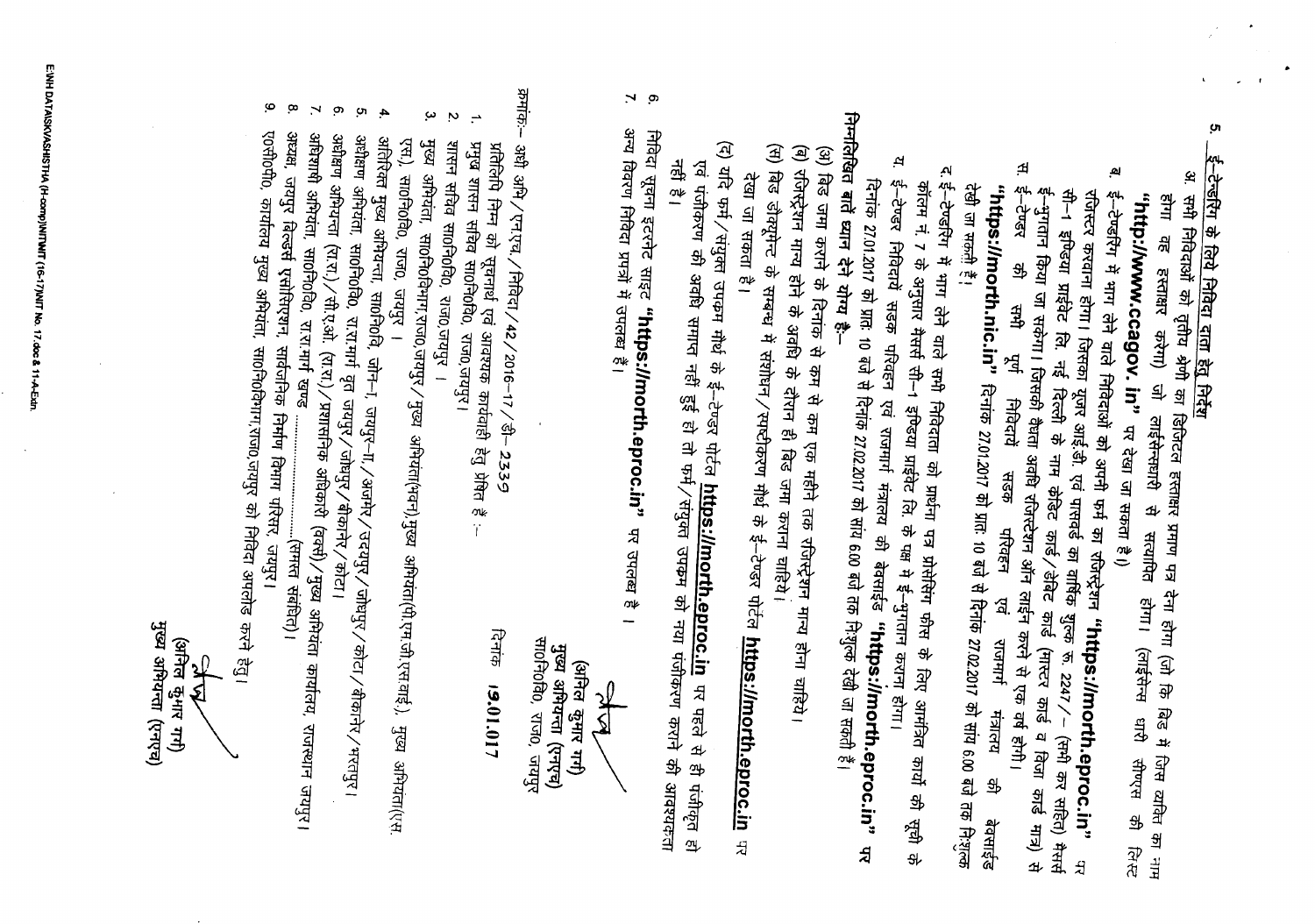### GOVERNMENT OF RAJASTHAN NATIONAL HIGHWAY PROJECT INVITATIONS FOR BIDS (lFB) NATIONAL COMPETITIVE BIDDING

### BID No.- <sup>18</sup> *12016-171D-2339*

#### Date *19.01.2017*

## NIT No. 18 (2016-17)

The Chief Engineer (NH), PWD, Rajasthan, Jaipur on behalf of Governor of Rajasthan, invites online bids for consultancy services through e-tendering process from Competent *Consultants* for work at S. No. 1 to 4 mentioned in tender documents as per Ministry of Road Transport and Highway, GoI, New Delhi letter no. *RW/NHlI5017/20/2016\_P&M* (SPZ) dated 15.07.2016.

| S<br><b>No</b>          | Name of Work                                                                                                                                                                    | Approxi<br>mate<br>Value of<br>Work<br>(Rs.<br>in Lacs) | *Bid<br><b>Security</b><br>(Rs.<br>in lacs) | Cost of<br>Document<br>(Rs.)                                                               | Period of<br>Completion | Tender Cost DD in favour<br>of and payable at                                                                                                                                                                                            | Name of<br><b>Concerned NH</b><br>Dn. | Office for receipt<br>of tender                          |
|-------------------------|---------------------------------------------------------------------------------------------------------------------------------------------------------------------------------|---------------------------------------------------------|---------------------------------------------|--------------------------------------------------------------------------------------------|-------------------------|------------------------------------------------------------------------------------------------------------------------------------------------------------------------------------------------------------------------------------------|---------------------------------------|----------------------------------------------------------|
| 1                       | $\mathbf{2}$                                                                                                                                                                    | 3                                                       | 4                                           | 5                                                                                          |                         |                                                                                                                                                                                                                                          |                                       |                                                          |
| 1.                      | (i) Road Safety                                                                                                                                                                 | 50.58                                                   | $*1.01$                                     | Stationery                                                                                 | 6                       | $\overline{7}$                                                                                                                                                                                                                           | 8                                     | 9                                                        |
|                         | audit of NH-11<br>Fatehpur-<br>Jhunjhun-<br>chirawa-<br>Singhana-<br>Narnual-Rewari<br>(Jhunjhunu<br>chirawa section)<br>km 50/0 to 80/0<br>(ii) Road Safety<br>audit of NH-248 |                                                         |                                             | Charges<br>Rs.<br>$1000.00 +$<br>tender cost<br>Rs.<br>1000.00<br>$+15%$ Vat               | 6 Months                | Rs. 2300/- In favour of<br>Pay & Accounts Officer,<br>Ministry<br>of<br>Road<br>Transport and Highway<br>Payable at New Delhi and<br>1295/- in favour of M/s<br>C1 India Pvt. Ltd., New<br>Delhi through e-payment<br>gateway.           | Jaipur                                | Addl. Chief<br>Engineer, PWD,<br>Zone -I Jaipur          |
| $\overline{2}$          | Amer-Kunda to<br>Chandwaji km<br>$0/0$ to 28/0<br>(i) Road Safety                                                                                                               | 27.90                                                   | $*0.56$                                     | Stationery                                                                                 | 6 Months                |                                                                                                                                                                                                                                          |                                       |                                                          |
|                         | audit of NH-448<br>Ajmer-Nasirabad<br>km 0/0 to 14/0<br>(ii) Road Safety<br>audit of NH-<br>162A Mayli-<br>Khandal via<br>Relmagra and<br>Fatehnagar km                         |                                                         |                                             | Charges<br>Rs.<br>$1000.00 +$<br>tender cost<br>Rs.<br>1000.00<br>$+15%$ Vat               |                         | Rs. $2300/-$ In favour of<br>Pay & Accounts Officer,<br>Ministry<br>οf<br>Road<br>Transport and Highway<br>Payable at New Delhi and<br>1295/- in favour of M/s<br>C1 India Pvt. Ltd., New<br>Delhi through e-payment<br>gateway.         | Udaipur                               | Addl. Chief<br>Engineer, PWD.<br>Zone –Udaipur           |
| 3                       | 32/500 to 50/500                                                                                                                                                                |                                                         |                                             |                                                                                            |                         |                                                                                                                                                                                                                                          |                                       |                                                          |
|                         | Road Safety audit<br>of NH-752                                                                                                                                                  | 43.60                                                   | $*0.87$                                     | Stationery<br>Charges                                                                      | 6 Months                | Rs. 2300/- In favour of                                                                                                                                                                                                                  | Kota                                  | Addl. Chief                                              |
|                         | Baran-Aklera<br>(Part-I) km 0/0 to<br>50/0                                                                                                                                      |                                                         |                                             | Rs.<br>$1000.00 +$<br>tender cost<br>Rs.<br>1000.00<br>$+15\%$ Vat                         |                         | Pay & Accounts Officer,<br>Ministry<br>of<br>Road<br>Transport and Highway<br>Payable at New Delhi and<br>1295/- in favour of M/s<br>CI.<br>India Pvt. Ltd., New<br>Delhi<br>through e-payment                                           |                                       | Engineer, PWD,<br>Zone-Kota                              |
| $\overline{\mathbf{4}}$ | Road Safety audit<br>of NH-752<br>Baran-Aklera<br>(Part-II) km 0/0<br>to 44/0                                                                                                   | 38.37                                                   | $*0.77$                                     | Stationery<br>Charges<br>Rs.<br>$1000.00 +$<br>tender cost<br>Rs.<br>1000.00<br>$+15%$ Vat | 6 Months                | gateway.<br>Rs. 2300/- In favour of<br>Pay & Accounts Officer.<br>Ministry<br>of<br>Road<br>Transport and Highway.<br>Payable at New Delhi and<br>1295/- in favour of M/s C1<br>India Pvt. Ltd., New Delhi<br>through e-payment gateway. | Kota                                  | Addl. Chief<br>Engineer, PWD.<br>Zone $-K_{\text{a}}$ ta |

TABLE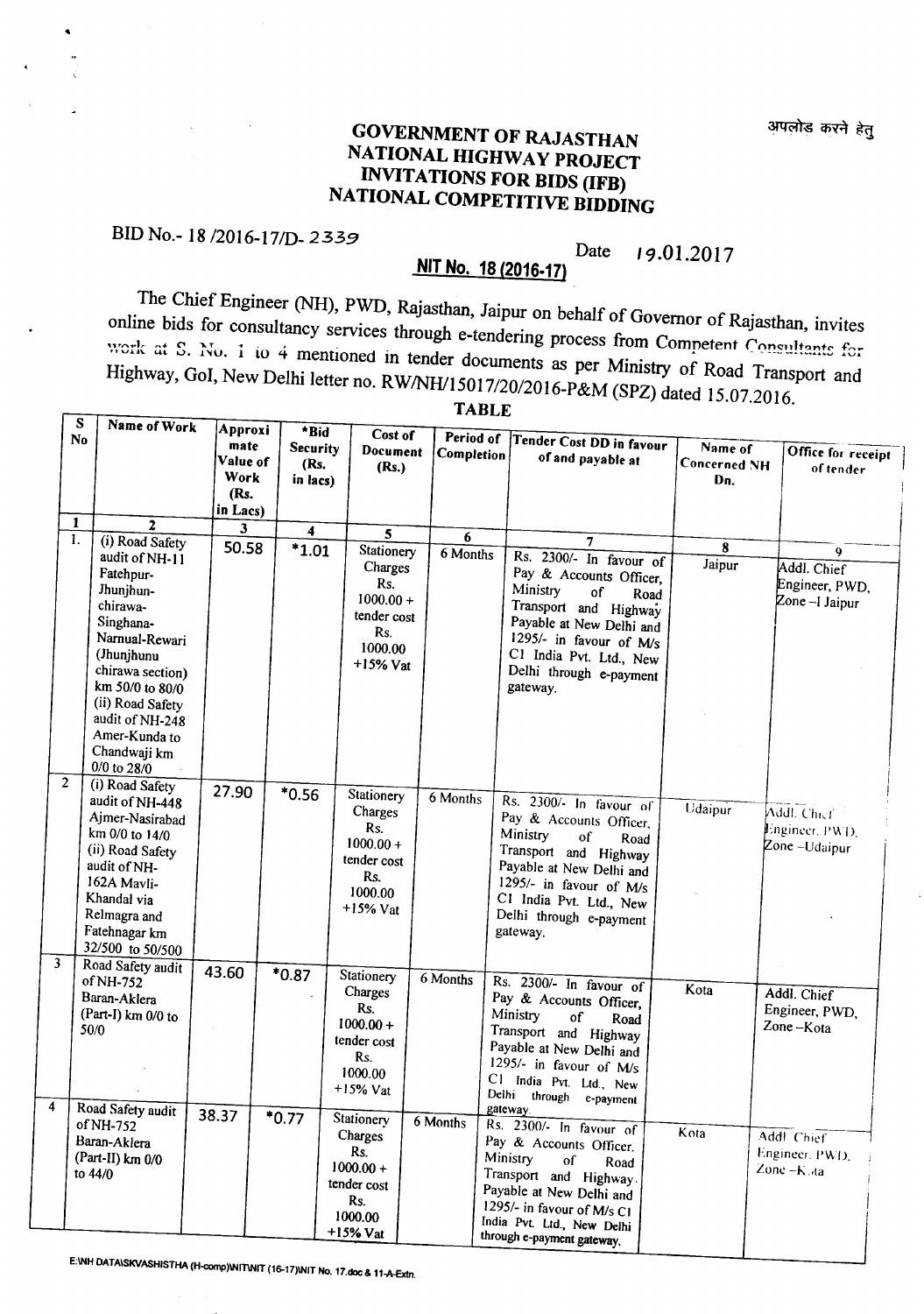<sup>\*</sup> The bid security amount *1/2%* may be deposited instead of 2% applicable for registered contractor in PWD.

"

 $3<sub>1</sub>$ 

I. In concurrence of Finance Department (Exp.III) Government of Rajasthan, system of potential be adopted for Pood with

**(A)**: **General**<br>1. In concurrence of Finance Department (Exp.III) Government of Rajasthan, system of potential more than  $Rs\ 5.00$  crores gypts.  $\frac{1.50}{1.50}$  crores to Rs. 5.00 crores. For W is works costing less than R<sub>al</sub> 5.00 crores, system of Technical Bids  $\&$  Financial Bids shall be adopted, while **works costing less than RsI.50crore, there will only be Financial Bid.** works costing less than Rs1.50crore, there will only be Financial Bid.<br>2. The terms, conditions and other details of tender may be seen on any working day during working

- 3. The Competent Authority reserves the right to accept or reject any tender without assigning any
	-

**reason.** All terms and conditions of R.P.W.A.-100 shall be acceptable.<br> **(B):** Bidding Documents

- $\frac{10.00 \text{ AM}}{2000 \text{ AM}}$  on 27.01.2017 (1.6.2016)  $\frac{10.00 \text{ H}}{200 \text{ rad}}$  from internet website "https://morth. **from 10:00 AM on 27.01.2017 to 6:00 PM on 27.02.2017.**
- 2. (a) Bids must be deposited online in electronic format on website **https://morth.eproc.in** up to Figure 1.00 in 20.02.2017, the technical bids as received will be opened at 16.00 hrs in the presence of the bidders who wish to attend, on 28.02.2017

If the office of the date of opening of the bids as specified, the bidge on the next working density of the bids as specified, the bid **opened on the next working day at the same time and venue. 2(b) Total bidding process will be online.**

2(c) A pre bid meeting will be held on 09.02.2017 at 11.00 Hours in the office of the Addl. Chief Engineer, PWD Zone concerned as per column 8 to clarify the issue and to answer questions on any matter that may be raised at that stage as stated in Clause 9.2 of "Instructions to Bidders" of the bidding document. If the office happens to be closed on the date of pre bid<br>meeting as specified, the pre bid meeting will be held on the next working day at the same time<br>and venue. The queries can be sent and venue. The queries  $\alpha_{\text{max}}$  is the pre bid meeting will be held on the next working day at the same time **and venue. The queries can be sent on** *website* **also upto 11.00 AM on 09.02.2017. '**

2(d) Financial bids of successful bidders in technical bids will be opened on website "https://morth.eproc.in" in the office of concerned Addl. Chief Engineer. The time and date of opening will be communicated to concerne of opening will be communicated.<sup>1</sup> if the office of concerned Addl. Chief Engineer. The time website **of opening will be communicated to concerned bidder by** *ACE.*

3. Bid document can be seen at website **"https:llmorth.eproc.in"** Bid documents contain qualifying criterion for bidders, plan, specification, drawing, Bill of Quantities. rules, conditions

Bidders can download these documents. Bidders must deposit the cost of document in demand<br>draft in favour of Concerned Executive Engineer, PWD, NH Dn mentioned in Column No. 8 of<br>above Table before date of hid opening

draft in favour of Concerned Executive Engineer, PWD, NH Dn mentioned in Column No. 8 of above Table before date of bid opening.<br>Bids must be accompanied by security of the amount specified for the work in column 4 of tabl 4.  $\frac{1}{2}$ . Biggs mentioned above payable at  $\frac{1}{2}$ ,  $\frac{1}{2}$  of the amount specified for the work in column 4 of table Dn mentioned in Column No. 8 of above Table before date of bid opening. Bid security will have Dn mentioned in Column  $M_{\odot}$  of a and drawn in favour of Concerned Executive Engineer, Publisher, Publisher, Publisher, Publisher, Publisher, Publisher, Publisher, Publisher, Publisher, Publisher, Publisher, Publisher, to be in anyone of the forms as specified in the bidding docwnent and shall have to be valid for **<sup>45</sup> days beyond the validity** of the *bid.*

*5.* **Instruction 'to Bidders regarding e-tendering process:**

name of person who will in the applicants to have class-III Digital Signature certification name of person who will sign the BID) from any of the licensed certifying Agency (Applicants can see the list of licensed *CA's* from the link *http://www.cca.gov.in*) to

(b) To participate the e-tendering submission, it is mandatory for the applicants to get registered their firm/joint venture with e-tendering portal of MoRTH *https://morth.eproc.in* to have user ID  $\&$  password which has to be obtained by submitting an annual registration charges of INR 2247/- (Inclusive of all taxes) to M/s C1 India Pvt. Ltd., New Delhi through e-<br>payment gateway using Credit Card / Debit Card (Master Card and Visa Card only) or net<br>banking. Validity of the online registration is **payment gateway** *using* **Credit Card / Debit Card (Master Card and Visa Card only) or net banking. Validity of the online registration is I year.**